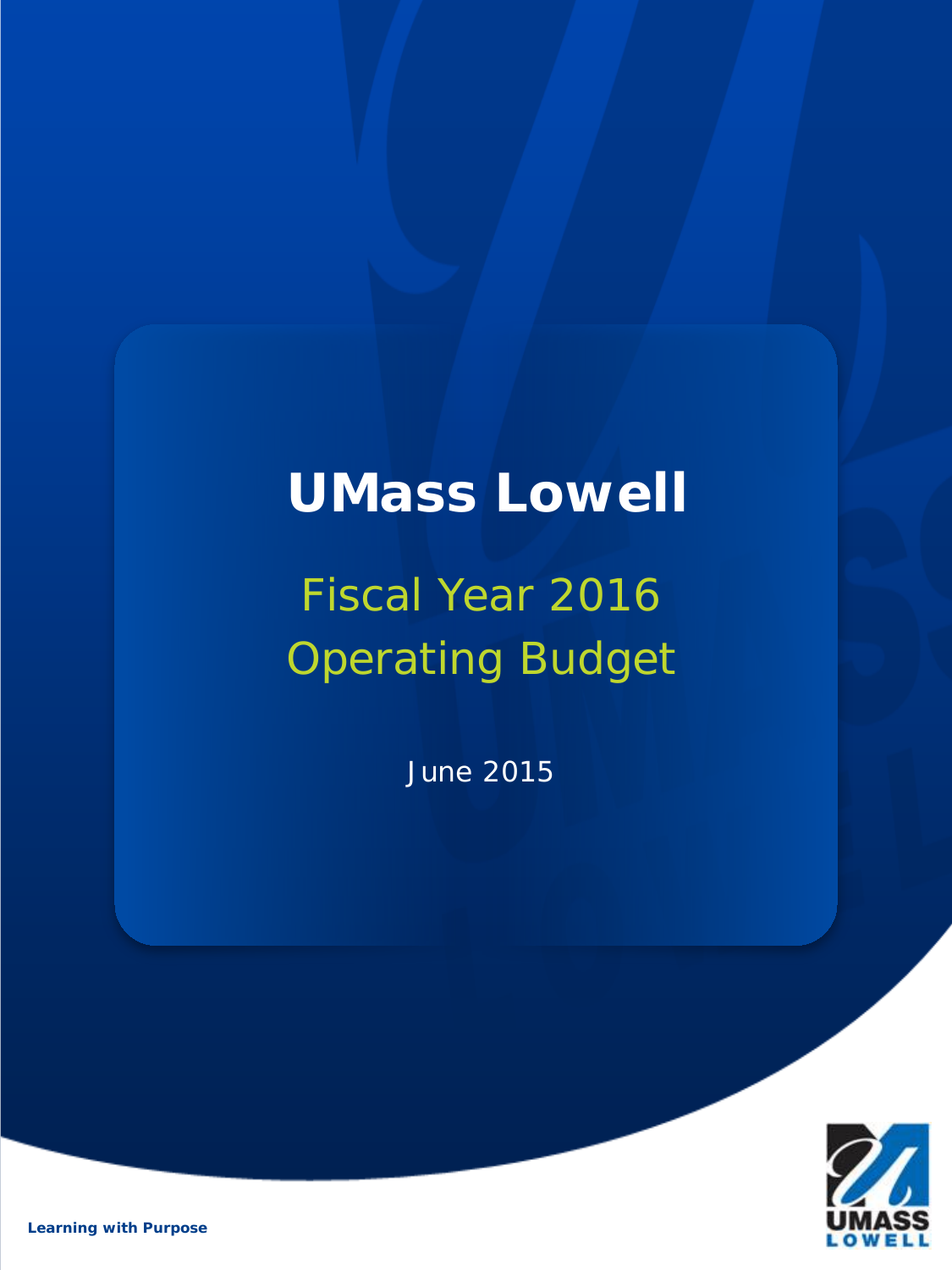

#### *FY16 Lowell Campus Budget Overview*

The University of Massachusetts Lowell submits for review and approval its Fiscal Year 2016 Operating Budget totaling \$406.9 million. This budget reflects current (April 2015) assumptions about the state appropriation allocation, collective bargaining funding and student charge decisions on campus finances.

The Fiscal Year 2016 Operating Budget Statement for the University of Massachusetts Lowell presents a general plan for the year and outlines our priorities, resources and planned use of funds in FY 2016. The document considers the FY2014 actual financial statement results, the forecasted results for FY2015 and the projected outcome for FY2016 based on the campus budget planning and parameters established by the President's Office.

Key elements of the FY2016 budget include:

• State appropriation that reflects level funding from FY2015 and no funding for the FY2016 costs of collective bargaining increases for state-funded employees that total \$4.8 million (incl. fringe).

- Projected 10.5% increase in revenue from tuition and fees due to student charge increases for resident, non-resident students and resident graduate students and growth in undergraduate, graduate, out-of-state and continuing studies enrollment. Enrollment growth and the opening of new residential halls also driving 8.8% increase in auxiliary revenues.
- Increased investment in new faculty and student service staff.
- Other cost drivers include depreciation, interest and operations and maintenance expenses, continued investments for the campus Division 1 and recreation program upgrades, the opening of the new phase two of the Riverview Suites residential hall and McGauvran Dining hall and initial start-up costs for the School of Pharmacy*.*

The overall result of the changes in budgeted revenues and expenses for FY2016 is a projected \$2.3 million deficit or a -0.4% operating margin to be funded by accumulated surpluses. On an operating cash flow basis (adding back depreciation, capital expenditures and debt principle) the University expects a breakeven outcome. However, if the final state appropriation allocation to the Lowell campus is less than what is built into this budget and/or if the University does not support the student charge increases requested, the campus will have to implement more drastic budget solutions which will stunt the campus strategic growth plan.

#### *FY15 Highlights*

The campus continues to experience dynamic enrollment growth. Enrollment increased by 259 headcount students between Fall 2013 and Fall 2014 (including on-line and continuing education). Student enrollment generated revenue has become a significant portion of the University's unrestricted revenue to support core educational and general activities as well as capital improvements and the costs of borrowing for new facilities and infrastructure upgrades.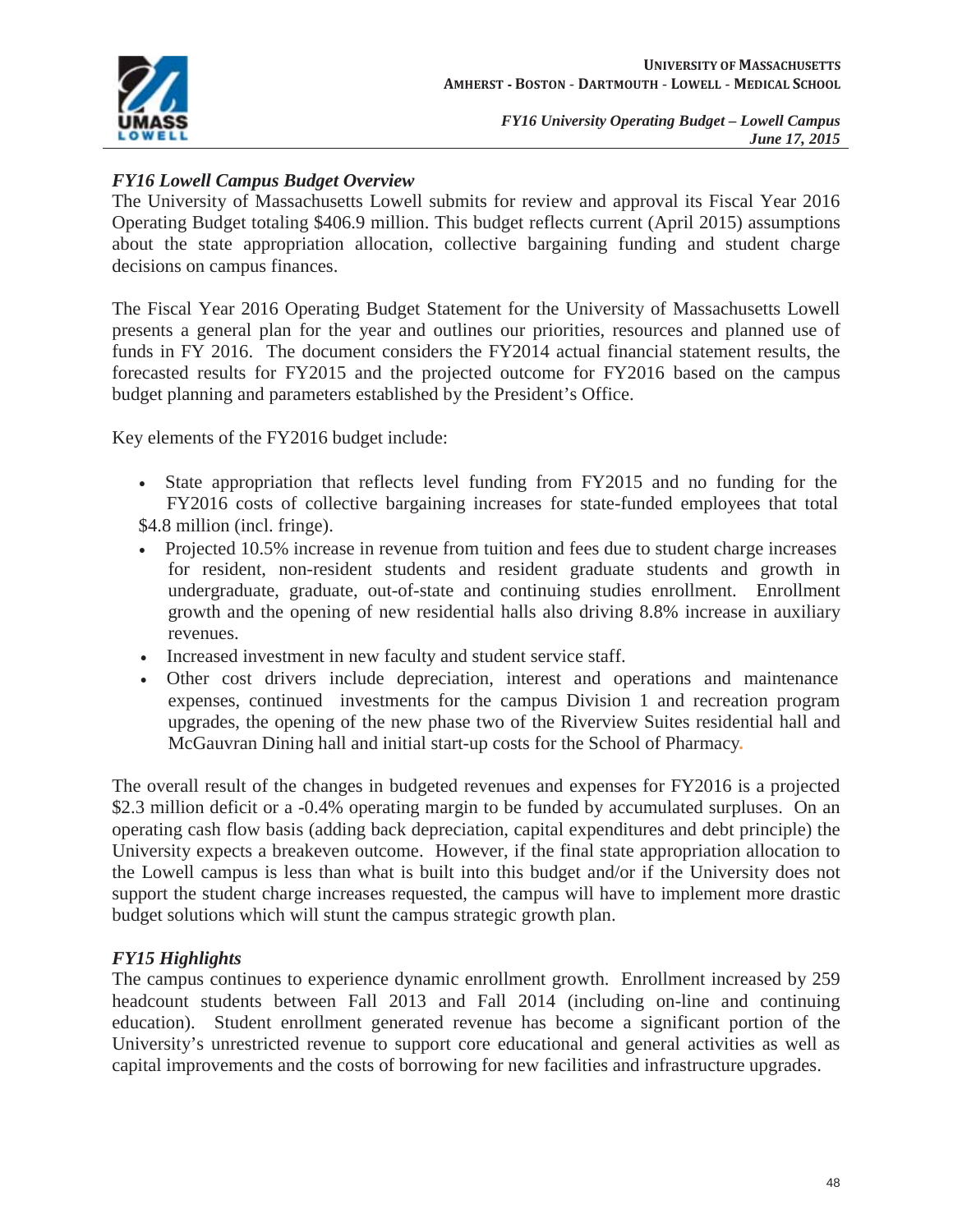

The campus allocated \$11.1 million in new funds in FY2015 for several key campus priorities, including student services, high-quality teaching, entrepreneurial learning and research, student financial aid and the ongoing build-out of our Division l athletics program. In addition to these strategic investments, the budget funded fixed cost increases of more than \$9.1 million for debt service, utilities, system office assessments and fringe benefits in FY2015.

FY2015 student revenues are forecasted to increase 8.3% over FY2014 due to enrollment growth and increased rates. The Lowell Campus is currently forecasting a \$1.9 million surplus breakeven operating result for FY2015. This forecast is an improvement over the \$6.2 million operating deficit (-1.6%) budgeted last year at this time but consistent with the update reported for the rating agency review in February of 2015. The positive variance forecasted from budget is due to on-line and continuing education and room and board operating revenue growth as well as payroll vacancy savings (unfilled positions) and utilities.

#### *Strategic Plan*

The University of Massachusetts Lowell embarked on a strategic planning process five years ago to craft a bold vision for its future and map out a blueprint to achieve its ambitious goals by 2020. Stakeholders from across the university community came together and articulated a clear vision that defined our values as an institution, laid out our direction for the future and set the strategies to bring our plan to life. UMass Lowell 2020 Strategic Plan.

In the intervening years, the campus has made great progress in every area. Enrollment has climbed, research flourished, opportunities for experiential and international learning increased, the endowment has grown and collaborations with industry and other partners are thriving. In a sign of the national and international recognition of this progress, the university has steadily climbed in numerous college rankings.

From the outset, the campus committed that the strategic planning process would be an open, transparent, inclusive and iterative process. To that end, over 250 faculty and staff have engaged in thoughtful meetings, consultations and retreats to constantly update and revise the direction and benchmarks that define UMass Lowell 2020. Now, midway through the process, we are updating our 2020 plan to map our course for the next five years. As a university we have identified the strategic imperatives – our five Pillars of Excellence -- that must be pursued to continue the forward momentum. These imperatives will guide us as we plan for the future (Pillars of Excellence ).

The UMass Lowell 2020 Report Card (UMass Lowell Report Card) is published annually and benchmarks our progress on the key indicators that we as a University have identified as being critical to our success.

Enrollments grew more than 48% between 2007 and 2014 and are projected to grow 4% this Fall. UMass Lowell is expanding out-of-state and international enrollments, Master's and on-line enrollments and is focused on increasing the retention and persistence of current students to maintain enrollment levels and improve student outcomes. This growth *has not* come at the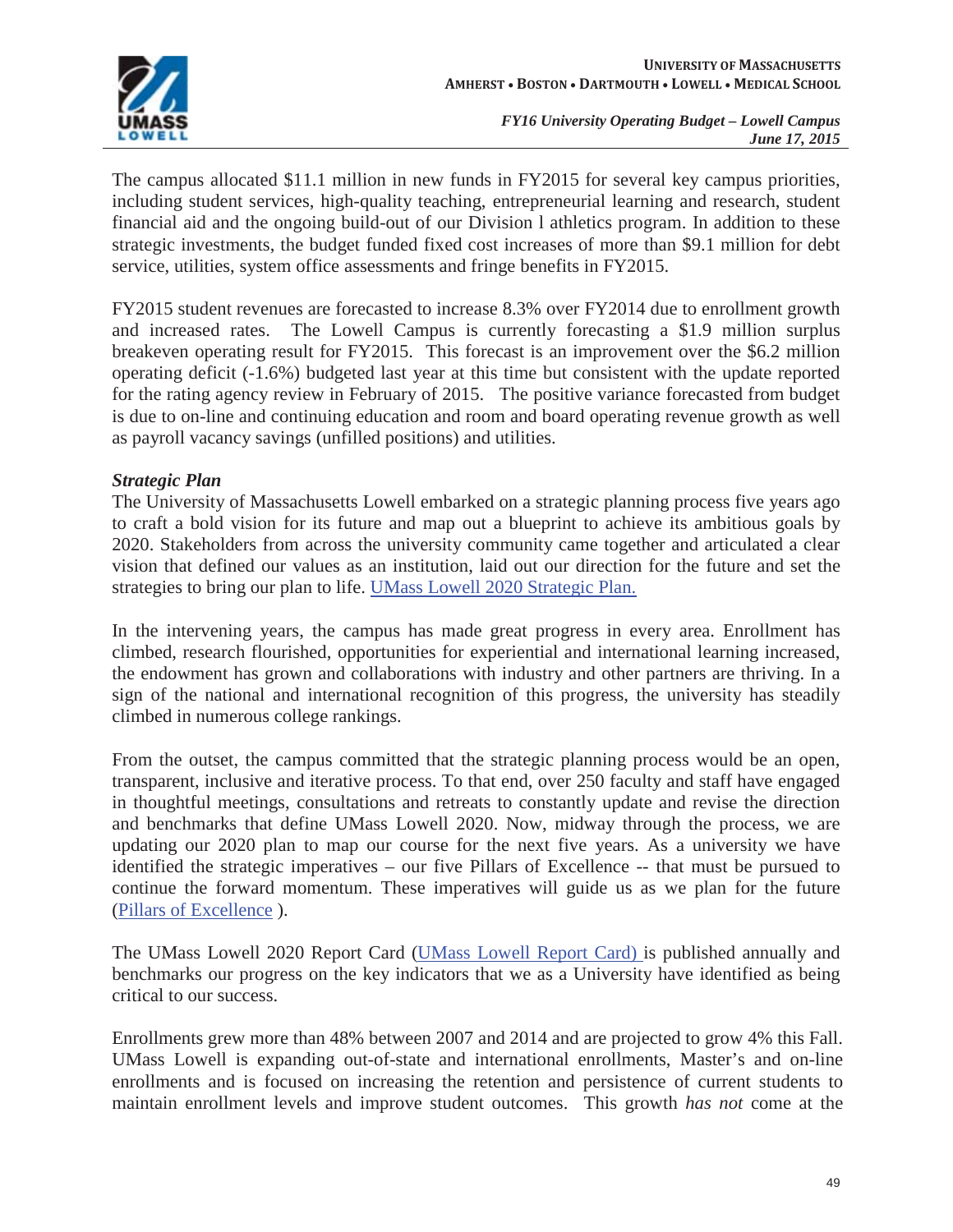

expense of selectivity, quality or diversity. Sponsored research funding has increased 80%. The campus facilities master plans will address the pressures of current and future growth including demand for new academic programs and residential and recreational facilities and the continued need to renew facilities with systems that show signs of obsolescence and address the backlog of deferred maintenance.

**A critical element of the strategic plan is that it be financially sustainable into the future.** The campus multi-year financial planning targets and annual operating budget goals are directed toward achieving positive annual operating margins, building sufficient reserves and maintaining a debt service ratio under the University policy cap of 8 percent. The strategic plan and updates to the campus multi-year financial plan and capital plan are reviewed annually by the President's Office and the Board of Trustees and have received support.

Enrollment growth has been a driving force behind the success of the strategic plan. Growing enrollments has created economies of scale in facilities use and service delivery and generated the additional revenues to make further investments in those areas that would improve student success and enhance the quality of the academic and research program including the many new and renovated facilities across all three campuses.

The campus has embraced and is implementing many academic and administrative efficiency and effectiveness initiatives and ideas generated throughout the University system. It is through the combination of increasing revenues through enrollment, fundraising, sponsored research and entrepreneurial activities and controlling costs that will result in a financially sustainable future. Slowing down any of these efforts will impact progress.

#### *FY16 Revenue and Expenditures*

#### *State Support*

The University of Massachusetts Lowell FY2016 operating budget utilizes the state appropriation allocation assumptions proposed by the President's Office. The FY2016 state appropriation allocation does not include state funding to support bargaining unit raises for state funded employees or any new state funds above what was appropriated in FY2015 (prior to the February 2015, 9C cut). The cost of the unfunded negotiated wage increases (including the cost of fringe benefits) is \$4.8 million.

#### *Enrollment and Student Charges*

The Lowell campus anticipates a 4.0% increase in undergraduate enrollment for Fall 2015. The university has proposed increasing mandatory tuition and operating fees by 5.0% for all resident and non-resident graduate and undergraduate students.

The enrollment growth and student charge increases will result in an estimated 10.5% increase in tuition and fee revenue (net of financial aid). Enrollment growth and efforts to expand the residential experience for students will generate a 8.8% increase in revenues from Residential Housing and Food Services.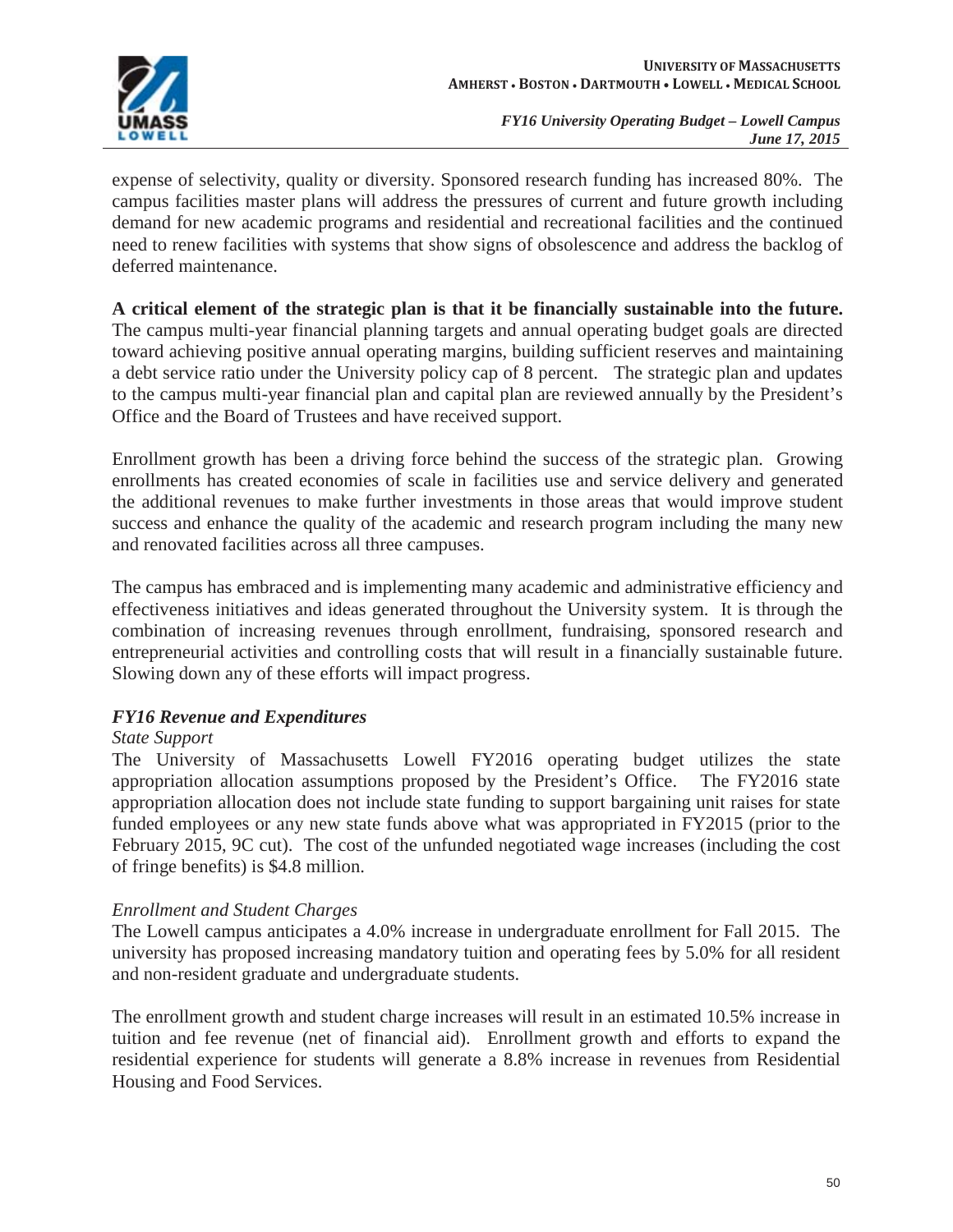

#### *Grants & Contracts*

Grant and contract revenue from all sources is projected to increase by over 13% in FY2016, reflecting a 3.4% increase in government grants and contracts as well as new contracts from both the Raytheon research partnership and the new GUST initiative.

#### Expenditures

New faculty and staff (see below), collective bargaining and increased fringe rates will increase salaries and benefits 6.7% over FY2015; depreciation expense will grow 15% or \$4.2 million. In total, campus operating expenditures will increase 8.4%.

As noted above, the overall result of the changes in revenues and expenses is a projected \$2.3 million deficit or a -0.4% operating margin for FY2016 funded by accumulated surpluses. Some of the key elements of the strategic plan that are driving these results include:

- Division I: The multi-year investment plan to elevate the campus athletic program to Division I requires funding to bring scholarships, staffing, team budgets and campus facilities to standards expected by America East and the NCAA as well as the initial entrance fees. Once full membership is achieved in year four, the campus subsidy for athletics will stabilize.
- School of Pharmacy: UMass Lowell established the M.S. and Ph.D. in Pharmaceutical Sciences in response to workforce shortages in Massachusetts, particularly in the hightech biopharmaceutical arena. The establishment of the program was supported by the President's Office and the state's 2011 Pharmacy Commission and the Board of Trustees. The new School of Pharmacy is now actively seeking faculty and students to begin classes in Fall 2017 with a target of receiving full ACPE accreditation in 2021. The campus is seeking external support for the start-up costs including gifts and system-office enhancement funds until enrollments are sufficient to support operations per the plan.
- University Crossing: The new \$97 million student center received no state funding and was fully financed through UMBA. Borrowing and operating costs are included in the budget and multi-year plan.

#### Capital Planning & Facility Improvements

During fiscal year 2015 the final two floors of the Saab-ETIC facility were opened to support the continued development of the campus pharmaceutical sciences program and our multi-million dollar industry partnership with the Raytheon Corporation. The campus opened University Crossing and completed the Leitch & Bourgeois Residential Hall renovation project.

The campus borrowed \$100 million in February of 2015 through UMBA to finance the McGauvran Dining hall renovation project, the Pulichino-Tong Business School construction project as well as acquisition and renovation funds.

Based on a recent report done for the University by Sightlines, the campus has a deferred maintenance project backlog of \$593 million that must be addressed over the next 10 years.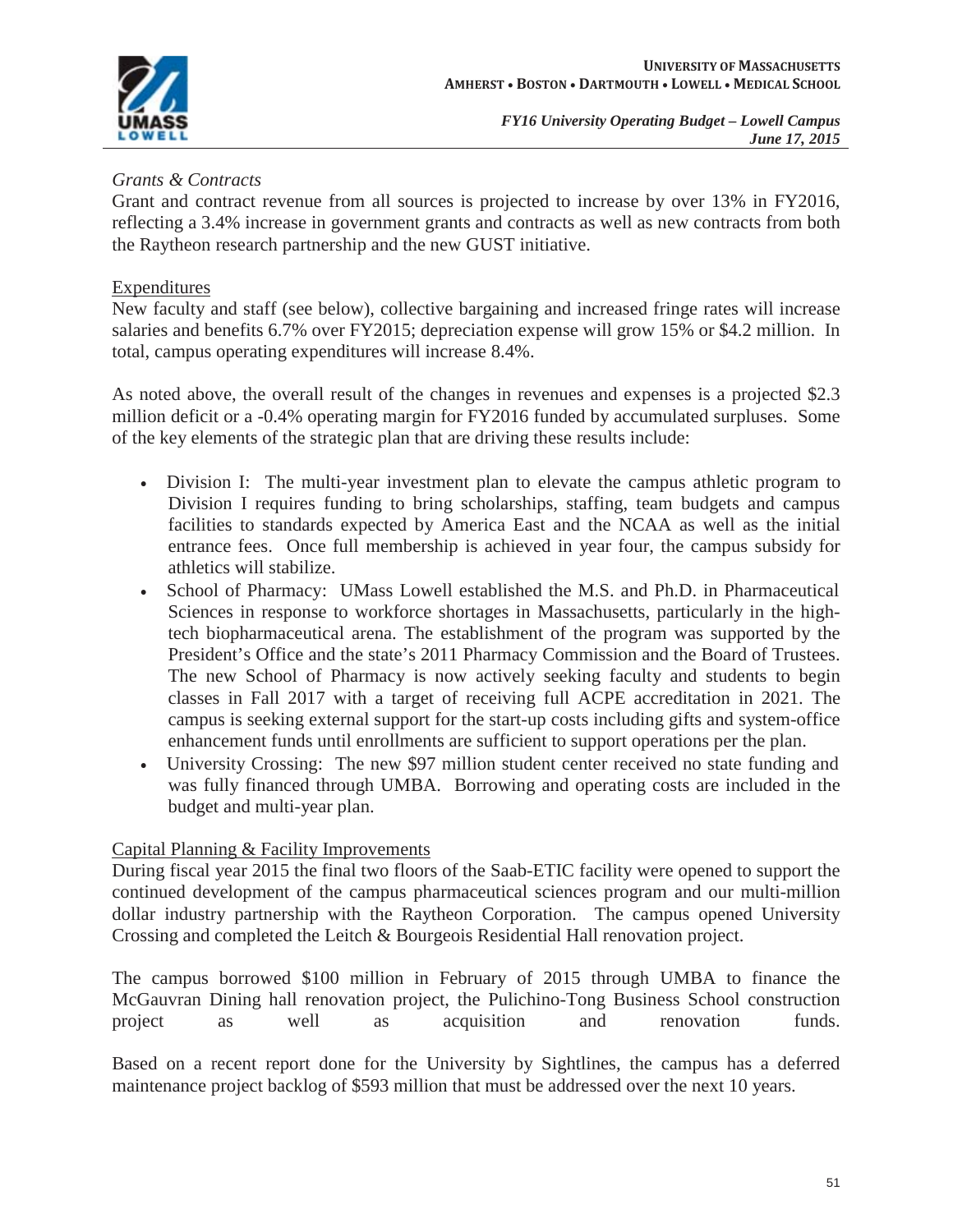

Sixty-percent of this backlog represent immediate needs whereby critical facility subsystems such as HVAC, electrical and plumbing systems, building envelopes and roofs have already failed or are functioning at greatly degraded efficiency at great cost that will continue to increase.

In addition, the Sightlines report has identified the systems that will come to the end of their useful lives over the next ten years as well as those spaces that will need renewal so that they can continue to meet the programmatic needs of the campuses. Nearly 50% of the spending planned in the current five-year capital plan (FY2015-2019) will address this backlog. The repair and renovation projects noted above, the large state and UMBA managed projects and targeted demolition will drive down these costs.

Increased operating budget allocations to preventative and on-going maintenance will also slow the growth of the backlog. The University's operating budget fully recognizes the costs of depreciation (consistent with the financial statement presentation). This recognition provides cash flow for campus capital improvements.

The campus has started or completed nearly all of the major new facilities to be funded with debt in the current five-year capital plan. Moving forward, the primary sources of funds for new facilities, renewal, renovations and deferred maintenance will be the state, gifts, campus operating budgets and other external sources. The multi-year capital and financial plans are in sync.

#### *Campus E&E Efforts*

The Lowell campus continues to implement E&E initiatives that result in cost savings and increased service to students and the university community. Striving to improve services and support a sustainable financial future are key elements of the Entrepreneurial Stewardship Pillar of Lowell's 2020 Strategic Plan. The campus E&E initiatives reflect our on-going commitment to these goals.

#### Procurement

In addition to the system-wide contracting and procurement initiatives, the Lowell campus has found additional savings by: negotiating and re-negotiating various IT maintenance and equipment contracts; strategic sourcing of FF&E for our new University Crossing facility; and implementing improvements to construction bidding procedures.

In addition, the campus has negotiated significant capital contributions from our food service, bookstore and beverage partners to advance our strategic capital program and provide improved service and support to students.

#### Energy

The Lowell campus has partnered with the Division of Capital Asset Management and Maintenance (DCAMM) on a \$26 million performance contract to renew campus infrastructure that will reduce energy consumption by 20% or more. Other efforts to improve energy efficiency and reduce green house gas emissions on campus include a strategic use of net metering credits and third party incentive programs as well as a comprehensive effort to improve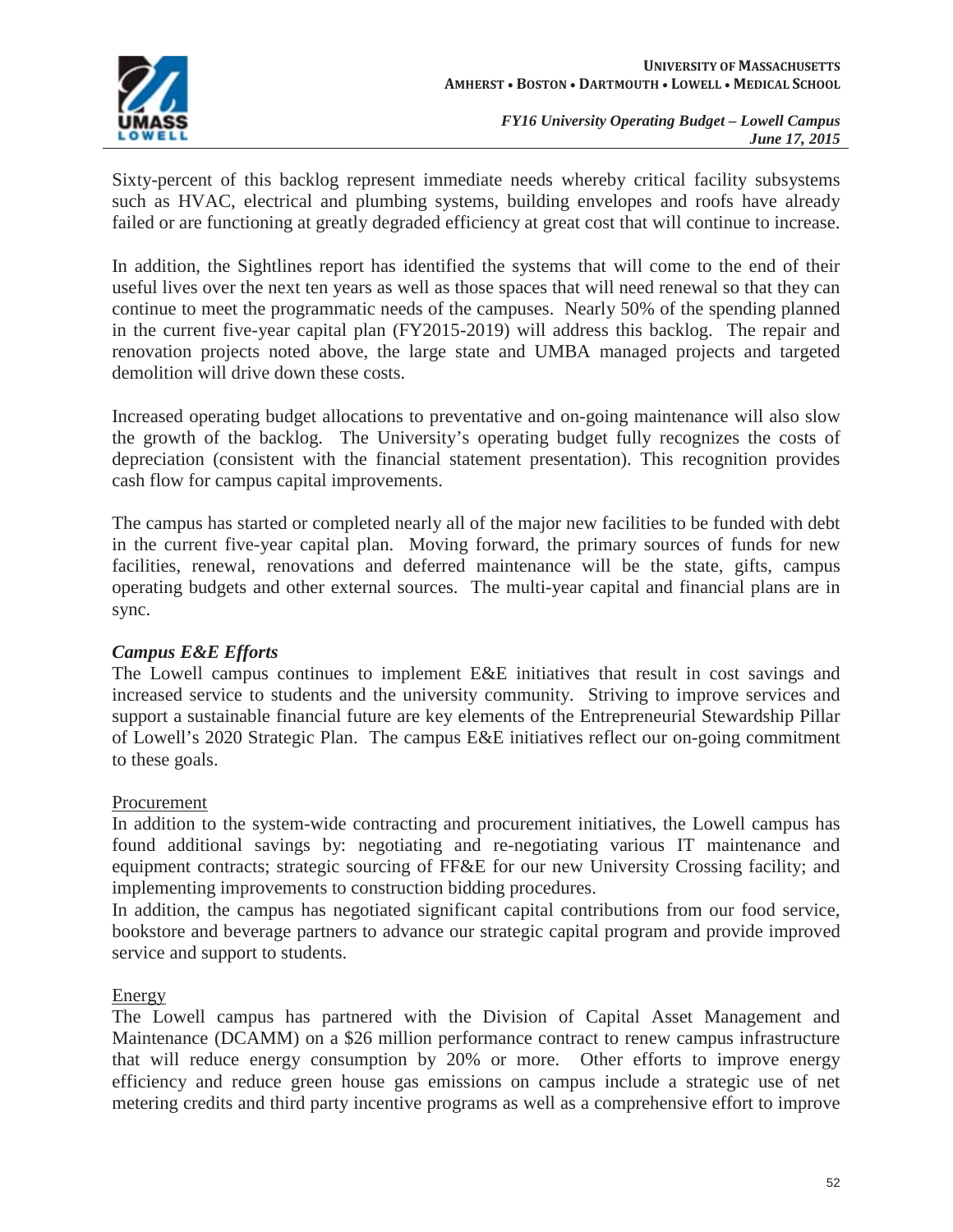

lighting indoors and in parking lots and improve how we control and manage HVAC, steam and water systems.

#### Other E&E Initiatives

There are many other initiatives implemented to improve service for our students and customers and to reduce campus costs. Examples include: workforce management and organizational development efforts to reorganize and realign administrative service areas including outsourcing of non-police security services; deploying new technologies such as virtual desktops, document imaging and management solutions (incl. eForms); and providing additional payment options and systems for students and families to pay tuition, room and board costs.

#### *Staffing Overview*

The campus funded 102 new faculty between FY2009 and FY2015 to meet enrollment growth and program needs and has budgeted an additional 11 new faculty in FY2016. Staffing levels have increased in areas of critical importance to the strategic plan, primarily in the facilities, public safety, student services and academic support areas. The campus is assuming that it will fill approximately half of its budgeted vacant staff positions in FY2016 or approximately 35 FTE. In addition, the new Kuwaiti initiative will result in approximately 10 new externally funded faculty and 12 staff.

#### *Enrollment Overview*

The FY2016 budget assumes 4% growth in undergraduate students and 4.5% growth in graduate students. The campus is continuing to expand non-resident, including international student, enrollments as well as on-line programming. These growth assumptions are less than the average annual growth of 11% experienced by the campus between Fall 2007 and Fall 2014 when total student headcounts grew from 11,635 to 17,191.

Attachments:

- Table 1: SRECNP
- Table 2: Natural Classification
- Table 3: Employee FTEs
- Table 4: Enrollment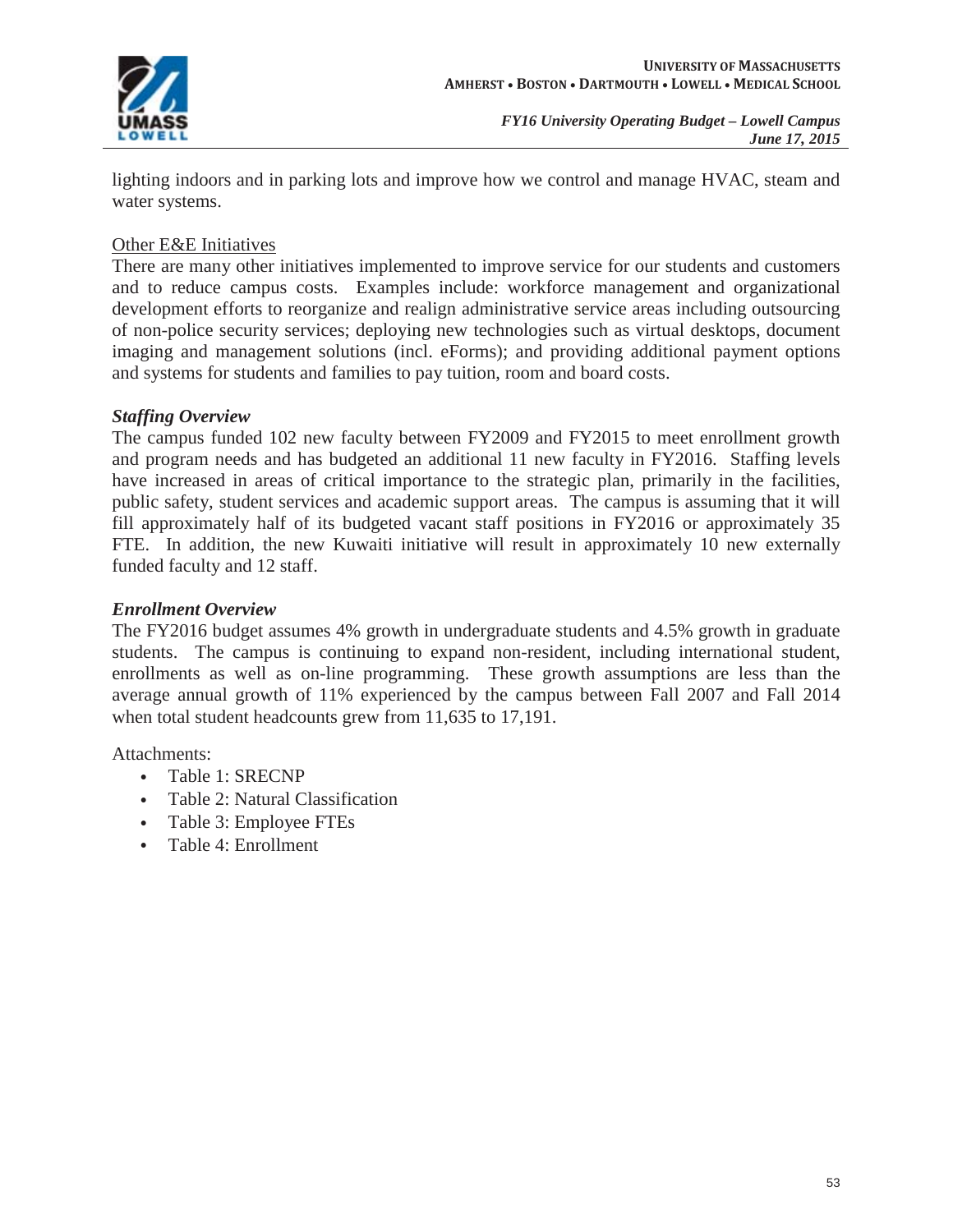

#### **Table 1: SRECNP**

| FY16 FY16-15<br><b>FY13</b><br><b>FY14</b><br><b>FY15</b><br>Lowell- Statement of Revenues, Expenses and Changes in Net Assets<br><b>Operating revenues</b><br>Net tuition and fees<br>139,748<br>152,563<br>165,153<br>182,429<br>17,276<br>28,242<br>29,483<br>32,448<br>33,547<br>1,099<br>Government grants and contracts<br>4,788<br>Private grants and contracts<br>15,077<br>10,160<br>10,073<br>10,289<br>Local grants and contracts<br>322<br>457<br>490<br>506<br>16<br>Sales and services of educational activities<br>129<br>33<br>118<br>122<br>4<br>4,588<br>Auxiliary enterprises<br>36,188<br>45,101<br>52,177<br>56,764<br>Other revenues<br>6,046<br>7,393<br>7,615<br>222<br>6,726<br><b>Total operating revenues</b><br>220,835<br>296,059<br>27,992<br>244,436<br>268,067<br><b>Operating expenses functional</b><br>Instruction<br>105,148<br>111,203<br>116,665<br>122,649<br>5,984<br>5,482<br>35,921<br>36,624<br>40,147<br>45,629<br>Research<br><b>Public Service</b><br>1,321<br>830<br>855<br>881<br>26<br>2,380<br>22,656<br>26,112<br>28,450<br>30,830<br>Academic Support<br>27,033<br>31,916<br>34,586<br>2,670<br><b>Student Services</b><br>21,280<br><b>Institutional Support</b><br>39,316<br>43,222<br>48,335<br>52,379<br>4,044<br>Operation and Maintenance of Plant<br>38,565<br>41,791<br>3,226<br>30,056<br>34,453<br>Depreciation and Amortization<br>19,855<br>24,158<br>26,972<br>31,138<br>4,166<br>Scholarships and fellowships<br>9,767<br>9,932<br>12,675<br>13,394<br>719<br><b>Auxilliary Enterprises</b><br>30,902<br>33,619<br>2,717<br>21,176<br>26,276<br><b>Other Expenditures</b><br>Independent Operations<br><b>Public Service Activities</b><br>31,415<br>306,496<br>339,843<br>375,482<br>406,897<br><b>Total operating expenses</b><br>(3, 423)<br><b>Operating Surplues (Deficit)</b><br>(85, 463)<br>(95, 175)<br>(107, 415)<br>(110, 838)<br><b>Non-operating revenues (expenses)</b><br>Federal appropriation<br>772<br>State appropriations<br>79,228<br>88,136<br>99,893<br>100,666<br>Local appropriations<br>39<br>Gifts<br>2,170<br>3,484<br>3,919<br>3,958<br>(2, 283)<br>Investment and endowment return<br>7,994<br>10,004<br>6,510<br>4,228<br>(17,010)<br>393<br>Interest expense<br>(9,625)<br>(12, 311)<br>(17, 402)<br>326<br>Non-operating Federal Grants<br>15,410<br>16,633<br>15,781<br>16,307<br>Gain (loss) on issuance/retirement of long-term debt<br>Change in value of assets held in trust<br>Other nonoperating revenue (expense)<br>114<br>46<br>46<br>8<br>95,291<br>(752)<br>Total non-operating revenues (expenses)<br>105,102<br>109,273<br>108,521<br>9,828<br>9,927<br>1,858<br>(2, 316)<br>(4, 175)<br>Income (loss) before other revenues, expenses, gains or losses<br>Other revenues, expenses, gains or losses<br>Capital appropriations<br>17,164<br>2,788<br>8,300<br>32,400<br>24,100<br>Capital grants<br>8,613<br>5,843<br>Capital gifts<br>8,800<br>(3, 645)<br>5,155<br>Gain (loss) on sale of property, plant and equipment<br>(1, 271)<br>268<br>(1,388)<br>1,550<br>(1,003)<br>Other changes in net assets<br>303<br>800<br>(379)<br>178<br>1,103<br>Net transfers<br>24,010<br>16,132<br>21,523<br>Total other revenues, expenses, gains or losses<br>10,359<br>37,655<br>33,838<br>20,286<br>17,990<br>35,339<br>17,348<br>Change in net assets |  |  | Variance |
|---------------------------------------------------------------------------------------------------------------------------------------------------------------------------------------------------------------------------------------------------------------------------------------------------------------------------------------------------------------------------------------------------------------------------------------------------------------------------------------------------------------------------------------------------------------------------------------------------------------------------------------------------------------------------------------------------------------------------------------------------------------------------------------------------------------------------------------------------------------------------------------------------------------------------------------------------------------------------------------------------------------------------------------------------------------------------------------------------------------------------------------------------------------------------------------------------------------------------------------------------------------------------------------------------------------------------------------------------------------------------------------------------------------------------------------------------------------------------------------------------------------------------------------------------------------------------------------------------------------------------------------------------------------------------------------------------------------------------------------------------------------------------------------------------------------------------------------------------------------------------------------------------------------------------------------------------------------------------------------------------------------------------------------------------------------------------------------------------------------------------------------------------------------------------------------------------------------------------------------------------------------------------------------------------------------------------------------------------------------------------------------------------------------------------------------------------------------------------------------------------------------------------------------------------------------------------------------------------------------------------------------------------------------------------------------------------------------------------------------------------------------------------------------------------------------------------------------------------------------------------------------------------------------------------------------------------------------------------------------------------------------------------------------------------------------------------------------------------------------------------------------------------------------------------------------------------------------------------------------------------------------------------------------------------------------------------------------------------------------------|--|--|----------|
|                                                                                                                                                                                                                                                                                                                                                                                                                                                                                                                                                                                                                                                                                                                                                                                                                                                                                                                                                                                                                                                                                                                                                                                                                                                                                                                                                                                                                                                                                                                                                                                                                                                                                                                                                                                                                                                                                                                                                                                                                                                                                                                                                                                                                                                                                                                                                                                                                                                                                                                                                                                                                                                                                                                                                                                                                                                                                                                                                                                                                                                                                                                                                                                                                                                                                                                                                                     |  |  |          |
|                                                                                                                                                                                                                                                                                                                                                                                                                                                                                                                                                                                                                                                                                                                                                                                                                                                                                                                                                                                                                                                                                                                                                                                                                                                                                                                                                                                                                                                                                                                                                                                                                                                                                                                                                                                                                                                                                                                                                                                                                                                                                                                                                                                                                                                                                                                                                                                                                                                                                                                                                                                                                                                                                                                                                                                                                                                                                                                                                                                                                                                                                                                                                                                                                                                                                                                                                                     |  |  |          |
|                                                                                                                                                                                                                                                                                                                                                                                                                                                                                                                                                                                                                                                                                                                                                                                                                                                                                                                                                                                                                                                                                                                                                                                                                                                                                                                                                                                                                                                                                                                                                                                                                                                                                                                                                                                                                                                                                                                                                                                                                                                                                                                                                                                                                                                                                                                                                                                                                                                                                                                                                                                                                                                                                                                                                                                                                                                                                                                                                                                                                                                                                                                                                                                                                                                                                                                                                                     |  |  |          |
|                                                                                                                                                                                                                                                                                                                                                                                                                                                                                                                                                                                                                                                                                                                                                                                                                                                                                                                                                                                                                                                                                                                                                                                                                                                                                                                                                                                                                                                                                                                                                                                                                                                                                                                                                                                                                                                                                                                                                                                                                                                                                                                                                                                                                                                                                                                                                                                                                                                                                                                                                                                                                                                                                                                                                                                                                                                                                                                                                                                                                                                                                                                                                                                                                                                                                                                                                                     |  |  |          |
|                                                                                                                                                                                                                                                                                                                                                                                                                                                                                                                                                                                                                                                                                                                                                                                                                                                                                                                                                                                                                                                                                                                                                                                                                                                                                                                                                                                                                                                                                                                                                                                                                                                                                                                                                                                                                                                                                                                                                                                                                                                                                                                                                                                                                                                                                                                                                                                                                                                                                                                                                                                                                                                                                                                                                                                                                                                                                                                                                                                                                                                                                                                                                                                                                                                                                                                                                                     |  |  |          |
|                                                                                                                                                                                                                                                                                                                                                                                                                                                                                                                                                                                                                                                                                                                                                                                                                                                                                                                                                                                                                                                                                                                                                                                                                                                                                                                                                                                                                                                                                                                                                                                                                                                                                                                                                                                                                                                                                                                                                                                                                                                                                                                                                                                                                                                                                                                                                                                                                                                                                                                                                                                                                                                                                                                                                                                                                                                                                                                                                                                                                                                                                                                                                                                                                                                                                                                                                                     |  |  |          |
|                                                                                                                                                                                                                                                                                                                                                                                                                                                                                                                                                                                                                                                                                                                                                                                                                                                                                                                                                                                                                                                                                                                                                                                                                                                                                                                                                                                                                                                                                                                                                                                                                                                                                                                                                                                                                                                                                                                                                                                                                                                                                                                                                                                                                                                                                                                                                                                                                                                                                                                                                                                                                                                                                                                                                                                                                                                                                                                                                                                                                                                                                                                                                                                                                                                                                                                                                                     |  |  |          |
|                                                                                                                                                                                                                                                                                                                                                                                                                                                                                                                                                                                                                                                                                                                                                                                                                                                                                                                                                                                                                                                                                                                                                                                                                                                                                                                                                                                                                                                                                                                                                                                                                                                                                                                                                                                                                                                                                                                                                                                                                                                                                                                                                                                                                                                                                                                                                                                                                                                                                                                                                                                                                                                                                                                                                                                                                                                                                                                                                                                                                                                                                                                                                                                                                                                                                                                                                                     |  |  |          |
|                                                                                                                                                                                                                                                                                                                                                                                                                                                                                                                                                                                                                                                                                                                                                                                                                                                                                                                                                                                                                                                                                                                                                                                                                                                                                                                                                                                                                                                                                                                                                                                                                                                                                                                                                                                                                                                                                                                                                                                                                                                                                                                                                                                                                                                                                                                                                                                                                                                                                                                                                                                                                                                                                                                                                                                                                                                                                                                                                                                                                                                                                                                                                                                                                                                                                                                                                                     |  |  |          |
|                                                                                                                                                                                                                                                                                                                                                                                                                                                                                                                                                                                                                                                                                                                                                                                                                                                                                                                                                                                                                                                                                                                                                                                                                                                                                                                                                                                                                                                                                                                                                                                                                                                                                                                                                                                                                                                                                                                                                                                                                                                                                                                                                                                                                                                                                                                                                                                                                                                                                                                                                                                                                                                                                                                                                                                                                                                                                                                                                                                                                                                                                                                                                                                                                                                                                                                                                                     |  |  |          |
|                                                                                                                                                                                                                                                                                                                                                                                                                                                                                                                                                                                                                                                                                                                                                                                                                                                                                                                                                                                                                                                                                                                                                                                                                                                                                                                                                                                                                                                                                                                                                                                                                                                                                                                                                                                                                                                                                                                                                                                                                                                                                                                                                                                                                                                                                                                                                                                                                                                                                                                                                                                                                                                                                                                                                                                                                                                                                                                                                                                                                                                                                                                                                                                                                                                                                                                                                                     |  |  |          |
|                                                                                                                                                                                                                                                                                                                                                                                                                                                                                                                                                                                                                                                                                                                                                                                                                                                                                                                                                                                                                                                                                                                                                                                                                                                                                                                                                                                                                                                                                                                                                                                                                                                                                                                                                                                                                                                                                                                                                                                                                                                                                                                                                                                                                                                                                                                                                                                                                                                                                                                                                                                                                                                                                                                                                                                                                                                                                                                                                                                                                                                                                                                                                                                                                                                                                                                                                                     |  |  |          |
|                                                                                                                                                                                                                                                                                                                                                                                                                                                                                                                                                                                                                                                                                                                                                                                                                                                                                                                                                                                                                                                                                                                                                                                                                                                                                                                                                                                                                                                                                                                                                                                                                                                                                                                                                                                                                                                                                                                                                                                                                                                                                                                                                                                                                                                                                                                                                                                                                                                                                                                                                                                                                                                                                                                                                                                                                                                                                                                                                                                                                                                                                                                                                                                                                                                                                                                                                                     |  |  |          |
|                                                                                                                                                                                                                                                                                                                                                                                                                                                                                                                                                                                                                                                                                                                                                                                                                                                                                                                                                                                                                                                                                                                                                                                                                                                                                                                                                                                                                                                                                                                                                                                                                                                                                                                                                                                                                                                                                                                                                                                                                                                                                                                                                                                                                                                                                                                                                                                                                                                                                                                                                                                                                                                                                                                                                                                                                                                                                                                                                                                                                                                                                                                                                                                                                                                                                                                                                                     |  |  |          |
|                                                                                                                                                                                                                                                                                                                                                                                                                                                                                                                                                                                                                                                                                                                                                                                                                                                                                                                                                                                                                                                                                                                                                                                                                                                                                                                                                                                                                                                                                                                                                                                                                                                                                                                                                                                                                                                                                                                                                                                                                                                                                                                                                                                                                                                                                                                                                                                                                                                                                                                                                                                                                                                                                                                                                                                                                                                                                                                                                                                                                                                                                                                                                                                                                                                                                                                                                                     |  |  |          |
|                                                                                                                                                                                                                                                                                                                                                                                                                                                                                                                                                                                                                                                                                                                                                                                                                                                                                                                                                                                                                                                                                                                                                                                                                                                                                                                                                                                                                                                                                                                                                                                                                                                                                                                                                                                                                                                                                                                                                                                                                                                                                                                                                                                                                                                                                                                                                                                                                                                                                                                                                                                                                                                                                                                                                                                                                                                                                                                                                                                                                                                                                                                                                                                                                                                                                                                                                                     |  |  |          |
|                                                                                                                                                                                                                                                                                                                                                                                                                                                                                                                                                                                                                                                                                                                                                                                                                                                                                                                                                                                                                                                                                                                                                                                                                                                                                                                                                                                                                                                                                                                                                                                                                                                                                                                                                                                                                                                                                                                                                                                                                                                                                                                                                                                                                                                                                                                                                                                                                                                                                                                                                                                                                                                                                                                                                                                                                                                                                                                                                                                                                                                                                                                                                                                                                                                                                                                                                                     |  |  |          |
|                                                                                                                                                                                                                                                                                                                                                                                                                                                                                                                                                                                                                                                                                                                                                                                                                                                                                                                                                                                                                                                                                                                                                                                                                                                                                                                                                                                                                                                                                                                                                                                                                                                                                                                                                                                                                                                                                                                                                                                                                                                                                                                                                                                                                                                                                                                                                                                                                                                                                                                                                                                                                                                                                                                                                                                                                                                                                                                                                                                                                                                                                                                                                                                                                                                                                                                                                                     |  |  |          |
|                                                                                                                                                                                                                                                                                                                                                                                                                                                                                                                                                                                                                                                                                                                                                                                                                                                                                                                                                                                                                                                                                                                                                                                                                                                                                                                                                                                                                                                                                                                                                                                                                                                                                                                                                                                                                                                                                                                                                                                                                                                                                                                                                                                                                                                                                                                                                                                                                                                                                                                                                                                                                                                                                                                                                                                                                                                                                                                                                                                                                                                                                                                                                                                                                                                                                                                                                                     |  |  |          |
|                                                                                                                                                                                                                                                                                                                                                                                                                                                                                                                                                                                                                                                                                                                                                                                                                                                                                                                                                                                                                                                                                                                                                                                                                                                                                                                                                                                                                                                                                                                                                                                                                                                                                                                                                                                                                                                                                                                                                                                                                                                                                                                                                                                                                                                                                                                                                                                                                                                                                                                                                                                                                                                                                                                                                                                                                                                                                                                                                                                                                                                                                                                                                                                                                                                                                                                                                                     |  |  |          |
|                                                                                                                                                                                                                                                                                                                                                                                                                                                                                                                                                                                                                                                                                                                                                                                                                                                                                                                                                                                                                                                                                                                                                                                                                                                                                                                                                                                                                                                                                                                                                                                                                                                                                                                                                                                                                                                                                                                                                                                                                                                                                                                                                                                                                                                                                                                                                                                                                                                                                                                                                                                                                                                                                                                                                                                                                                                                                                                                                                                                                                                                                                                                                                                                                                                                                                                                                                     |  |  |          |
|                                                                                                                                                                                                                                                                                                                                                                                                                                                                                                                                                                                                                                                                                                                                                                                                                                                                                                                                                                                                                                                                                                                                                                                                                                                                                                                                                                                                                                                                                                                                                                                                                                                                                                                                                                                                                                                                                                                                                                                                                                                                                                                                                                                                                                                                                                                                                                                                                                                                                                                                                                                                                                                                                                                                                                                                                                                                                                                                                                                                                                                                                                                                                                                                                                                                                                                                                                     |  |  |          |
|                                                                                                                                                                                                                                                                                                                                                                                                                                                                                                                                                                                                                                                                                                                                                                                                                                                                                                                                                                                                                                                                                                                                                                                                                                                                                                                                                                                                                                                                                                                                                                                                                                                                                                                                                                                                                                                                                                                                                                                                                                                                                                                                                                                                                                                                                                                                                                                                                                                                                                                                                                                                                                                                                                                                                                                                                                                                                                                                                                                                                                                                                                                                                                                                                                                                                                                                                                     |  |  |          |
|                                                                                                                                                                                                                                                                                                                                                                                                                                                                                                                                                                                                                                                                                                                                                                                                                                                                                                                                                                                                                                                                                                                                                                                                                                                                                                                                                                                                                                                                                                                                                                                                                                                                                                                                                                                                                                                                                                                                                                                                                                                                                                                                                                                                                                                                                                                                                                                                                                                                                                                                                                                                                                                                                                                                                                                                                                                                                                                                                                                                                                                                                                                                                                                                                                                                                                                                                                     |  |  |          |
|                                                                                                                                                                                                                                                                                                                                                                                                                                                                                                                                                                                                                                                                                                                                                                                                                                                                                                                                                                                                                                                                                                                                                                                                                                                                                                                                                                                                                                                                                                                                                                                                                                                                                                                                                                                                                                                                                                                                                                                                                                                                                                                                                                                                                                                                                                                                                                                                                                                                                                                                                                                                                                                                                                                                                                                                                                                                                                                                                                                                                                                                                                                                                                                                                                                                                                                                                                     |  |  |          |
|                                                                                                                                                                                                                                                                                                                                                                                                                                                                                                                                                                                                                                                                                                                                                                                                                                                                                                                                                                                                                                                                                                                                                                                                                                                                                                                                                                                                                                                                                                                                                                                                                                                                                                                                                                                                                                                                                                                                                                                                                                                                                                                                                                                                                                                                                                                                                                                                                                                                                                                                                                                                                                                                                                                                                                                                                                                                                                                                                                                                                                                                                                                                                                                                                                                                                                                                                                     |  |  |          |
|                                                                                                                                                                                                                                                                                                                                                                                                                                                                                                                                                                                                                                                                                                                                                                                                                                                                                                                                                                                                                                                                                                                                                                                                                                                                                                                                                                                                                                                                                                                                                                                                                                                                                                                                                                                                                                                                                                                                                                                                                                                                                                                                                                                                                                                                                                                                                                                                                                                                                                                                                                                                                                                                                                                                                                                                                                                                                                                                                                                                                                                                                                                                                                                                                                                                                                                                                                     |  |  |          |
|                                                                                                                                                                                                                                                                                                                                                                                                                                                                                                                                                                                                                                                                                                                                                                                                                                                                                                                                                                                                                                                                                                                                                                                                                                                                                                                                                                                                                                                                                                                                                                                                                                                                                                                                                                                                                                                                                                                                                                                                                                                                                                                                                                                                                                                                                                                                                                                                                                                                                                                                                                                                                                                                                                                                                                                                                                                                                                                                                                                                                                                                                                                                                                                                                                                                                                                                                                     |  |  |          |
|                                                                                                                                                                                                                                                                                                                                                                                                                                                                                                                                                                                                                                                                                                                                                                                                                                                                                                                                                                                                                                                                                                                                                                                                                                                                                                                                                                                                                                                                                                                                                                                                                                                                                                                                                                                                                                                                                                                                                                                                                                                                                                                                                                                                                                                                                                                                                                                                                                                                                                                                                                                                                                                                                                                                                                                                                                                                                                                                                                                                                                                                                                                                                                                                                                                                                                                                                                     |  |  |          |
|                                                                                                                                                                                                                                                                                                                                                                                                                                                                                                                                                                                                                                                                                                                                                                                                                                                                                                                                                                                                                                                                                                                                                                                                                                                                                                                                                                                                                                                                                                                                                                                                                                                                                                                                                                                                                                                                                                                                                                                                                                                                                                                                                                                                                                                                                                                                                                                                                                                                                                                                                                                                                                                                                                                                                                                                                                                                                                                                                                                                                                                                                                                                                                                                                                                                                                                                                                     |  |  |          |
|                                                                                                                                                                                                                                                                                                                                                                                                                                                                                                                                                                                                                                                                                                                                                                                                                                                                                                                                                                                                                                                                                                                                                                                                                                                                                                                                                                                                                                                                                                                                                                                                                                                                                                                                                                                                                                                                                                                                                                                                                                                                                                                                                                                                                                                                                                                                                                                                                                                                                                                                                                                                                                                                                                                                                                                                                                                                                                                                                                                                                                                                                                                                                                                                                                                                                                                                                                     |  |  |          |
|                                                                                                                                                                                                                                                                                                                                                                                                                                                                                                                                                                                                                                                                                                                                                                                                                                                                                                                                                                                                                                                                                                                                                                                                                                                                                                                                                                                                                                                                                                                                                                                                                                                                                                                                                                                                                                                                                                                                                                                                                                                                                                                                                                                                                                                                                                                                                                                                                                                                                                                                                                                                                                                                                                                                                                                                                                                                                                                                                                                                                                                                                                                                                                                                                                                                                                                                                                     |  |  |          |
|                                                                                                                                                                                                                                                                                                                                                                                                                                                                                                                                                                                                                                                                                                                                                                                                                                                                                                                                                                                                                                                                                                                                                                                                                                                                                                                                                                                                                                                                                                                                                                                                                                                                                                                                                                                                                                                                                                                                                                                                                                                                                                                                                                                                                                                                                                                                                                                                                                                                                                                                                                                                                                                                                                                                                                                                                                                                                                                                                                                                                                                                                                                                                                                                                                                                                                                                                                     |  |  |          |
|                                                                                                                                                                                                                                                                                                                                                                                                                                                                                                                                                                                                                                                                                                                                                                                                                                                                                                                                                                                                                                                                                                                                                                                                                                                                                                                                                                                                                                                                                                                                                                                                                                                                                                                                                                                                                                                                                                                                                                                                                                                                                                                                                                                                                                                                                                                                                                                                                                                                                                                                                                                                                                                                                                                                                                                                                                                                                                                                                                                                                                                                                                                                                                                                                                                                                                                                                                     |  |  |          |
|                                                                                                                                                                                                                                                                                                                                                                                                                                                                                                                                                                                                                                                                                                                                                                                                                                                                                                                                                                                                                                                                                                                                                                                                                                                                                                                                                                                                                                                                                                                                                                                                                                                                                                                                                                                                                                                                                                                                                                                                                                                                                                                                                                                                                                                                                                                                                                                                                                                                                                                                                                                                                                                                                                                                                                                                                                                                                                                                                                                                                                                                                                                                                                                                                                                                                                                                                                     |  |  |          |
|                                                                                                                                                                                                                                                                                                                                                                                                                                                                                                                                                                                                                                                                                                                                                                                                                                                                                                                                                                                                                                                                                                                                                                                                                                                                                                                                                                                                                                                                                                                                                                                                                                                                                                                                                                                                                                                                                                                                                                                                                                                                                                                                                                                                                                                                                                                                                                                                                                                                                                                                                                                                                                                                                                                                                                                                                                                                                                                                                                                                                                                                                                                                                                                                                                                                                                                                                                     |  |  |          |
|                                                                                                                                                                                                                                                                                                                                                                                                                                                                                                                                                                                                                                                                                                                                                                                                                                                                                                                                                                                                                                                                                                                                                                                                                                                                                                                                                                                                                                                                                                                                                                                                                                                                                                                                                                                                                                                                                                                                                                                                                                                                                                                                                                                                                                                                                                                                                                                                                                                                                                                                                                                                                                                                                                                                                                                                                                                                                                                                                                                                                                                                                                                                                                                                                                                                                                                                                                     |  |  |          |
|                                                                                                                                                                                                                                                                                                                                                                                                                                                                                                                                                                                                                                                                                                                                                                                                                                                                                                                                                                                                                                                                                                                                                                                                                                                                                                                                                                                                                                                                                                                                                                                                                                                                                                                                                                                                                                                                                                                                                                                                                                                                                                                                                                                                                                                                                                                                                                                                                                                                                                                                                                                                                                                                                                                                                                                                                                                                                                                                                                                                                                                                                                                                                                                                                                                                                                                                                                     |  |  |          |
|                                                                                                                                                                                                                                                                                                                                                                                                                                                                                                                                                                                                                                                                                                                                                                                                                                                                                                                                                                                                                                                                                                                                                                                                                                                                                                                                                                                                                                                                                                                                                                                                                                                                                                                                                                                                                                                                                                                                                                                                                                                                                                                                                                                                                                                                                                                                                                                                                                                                                                                                                                                                                                                                                                                                                                                                                                                                                                                                                                                                                                                                                                                                                                                                                                                                                                                                                                     |  |  |          |
|                                                                                                                                                                                                                                                                                                                                                                                                                                                                                                                                                                                                                                                                                                                                                                                                                                                                                                                                                                                                                                                                                                                                                                                                                                                                                                                                                                                                                                                                                                                                                                                                                                                                                                                                                                                                                                                                                                                                                                                                                                                                                                                                                                                                                                                                                                                                                                                                                                                                                                                                                                                                                                                                                                                                                                                                                                                                                                                                                                                                                                                                                                                                                                                                                                                                                                                                                                     |  |  |          |
|                                                                                                                                                                                                                                                                                                                                                                                                                                                                                                                                                                                                                                                                                                                                                                                                                                                                                                                                                                                                                                                                                                                                                                                                                                                                                                                                                                                                                                                                                                                                                                                                                                                                                                                                                                                                                                                                                                                                                                                                                                                                                                                                                                                                                                                                                                                                                                                                                                                                                                                                                                                                                                                                                                                                                                                                                                                                                                                                                                                                                                                                                                                                                                                                                                                                                                                                                                     |  |  |          |
|                                                                                                                                                                                                                                                                                                                                                                                                                                                                                                                                                                                                                                                                                                                                                                                                                                                                                                                                                                                                                                                                                                                                                                                                                                                                                                                                                                                                                                                                                                                                                                                                                                                                                                                                                                                                                                                                                                                                                                                                                                                                                                                                                                                                                                                                                                                                                                                                                                                                                                                                                                                                                                                                                                                                                                                                                                                                                                                                                                                                                                                                                                                                                                                                                                                                                                                                                                     |  |  |          |
|                                                                                                                                                                                                                                                                                                                                                                                                                                                                                                                                                                                                                                                                                                                                                                                                                                                                                                                                                                                                                                                                                                                                                                                                                                                                                                                                                                                                                                                                                                                                                                                                                                                                                                                                                                                                                                                                                                                                                                                                                                                                                                                                                                                                                                                                                                                                                                                                                                                                                                                                                                                                                                                                                                                                                                                                                                                                                                                                                                                                                                                                                                                                                                                                                                                                                                                                                                     |  |  |          |
|                                                                                                                                                                                                                                                                                                                                                                                                                                                                                                                                                                                                                                                                                                                                                                                                                                                                                                                                                                                                                                                                                                                                                                                                                                                                                                                                                                                                                                                                                                                                                                                                                                                                                                                                                                                                                                                                                                                                                                                                                                                                                                                                                                                                                                                                                                                                                                                                                                                                                                                                                                                                                                                                                                                                                                                                                                                                                                                                                                                                                                                                                                                                                                                                                                                                                                                                                                     |  |  |          |
|                                                                                                                                                                                                                                                                                                                                                                                                                                                                                                                                                                                                                                                                                                                                                                                                                                                                                                                                                                                                                                                                                                                                                                                                                                                                                                                                                                                                                                                                                                                                                                                                                                                                                                                                                                                                                                                                                                                                                                                                                                                                                                                                                                                                                                                                                                                                                                                                                                                                                                                                                                                                                                                                                                                                                                                                                                                                                                                                                                                                                                                                                                                                                                                                                                                                                                                                                                     |  |  |          |
|                                                                                                                                                                                                                                                                                                                                                                                                                                                                                                                                                                                                                                                                                                                                                                                                                                                                                                                                                                                                                                                                                                                                                                                                                                                                                                                                                                                                                                                                                                                                                                                                                                                                                                                                                                                                                                                                                                                                                                                                                                                                                                                                                                                                                                                                                                                                                                                                                                                                                                                                                                                                                                                                                                                                                                                                                                                                                                                                                                                                                                                                                                                                                                                                                                                                                                                                                                     |  |  |          |
|                                                                                                                                                                                                                                                                                                                                                                                                                                                                                                                                                                                                                                                                                                                                                                                                                                                                                                                                                                                                                                                                                                                                                                                                                                                                                                                                                                                                                                                                                                                                                                                                                                                                                                                                                                                                                                                                                                                                                                                                                                                                                                                                                                                                                                                                                                                                                                                                                                                                                                                                                                                                                                                                                                                                                                                                                                                                                                                                                                                                                                                                                                                                                                                                                                                                                                                                                                     |  |  |          |
|                                                                                                                                                                                                                                                                                                                                                                                                                                                                                                                                                                                                                                                                                                                                                                                                                                                                                                                                                                                                                                                                                                                                                                                                                                                                                                                                                                                                                                                                                                                                                                                                                                                                                                                                                                                                                                                                                                                                                                                                                                                                                                                                                                                                                                                                                                                                                                                                                                                                                                                                                                                                                                                                                                                                                                                                                                                                                                                                                                                                                                                                                                                                                                                                                                                                                                                                                                     |  |  |          |
|                                                                                                                                                                                                                                                                                                                                                                                                                                                                                                                                                                                                                                                                                                                                                                                                                                                                                                                                                                                                                                                                                                                                                                                                                                                                                                                                                                                                                                                                                                                                                                                                                                                                                                                                                                                                                                                                                                                                                                                                                                                                                                                                                                                                                                                                                                                                                                                                                                                                                                                                                                                                                                                                                                                                                                                                                                                                                                                                                                                                                                                                                                                                                                                                                                                                                                                                                                     |  |  |          |
|                                                                                                                                                                                                                                                                                                                                                                                                                                                                                                                                                                                                                                                                                                                                                                                                                                                                                                                                                                                                                                                                                                                                                                                                                                                                                                                                                                                                                                                                                                                                                                                                                                                                                                                                                                                                                                                                                                                                                                                                                                                                                                                                                                                                                                                                                                                                                                                                                                                                                                                                                                                                                                                                                                                                                                                                                                                                                                                                                                                                                                                                                                                                                                                                                                                                                                                                                                     |  |  |          |
|                                                                                                                                                                                                                                                                                                                                                                                                                                                                                                                                                                                                                                                                                                                                                                                                                                                                                                                                                                                                                                                                                                                                                                                                                                                                                                                                                                                                                                                                                                                                                                                                                                                                                                                                                                                                                                                                                                                                                                                                                                                                                                                                                                                                                                                                                                                                                                                                                                                                                                                                                                                                                                                                                                                                                                                                                                                                                                                                                                                                                                                                                                                                                                                                                                                                                                                                                                     |  |  |          |
|                                                                                                                                                                                                                                                                                                                                                                                                                                                                                                                                                                                                                                                                                                                                                                                                                                                                                                                                                                                                                                                                                                                                                                                                                                                                                                                                                                                                                                                                                                                                                                                                                                                                                                                                                                                                                                                                                                                                                                                                                                                                                                                                                                                                                                                                                                                                                                                                                                                                                                                                                                                                                                                                                                                                                                                                                                                                                                                                                                                                                                                                                                                                                                                                                                                                                                                                                                     |  |  |          |